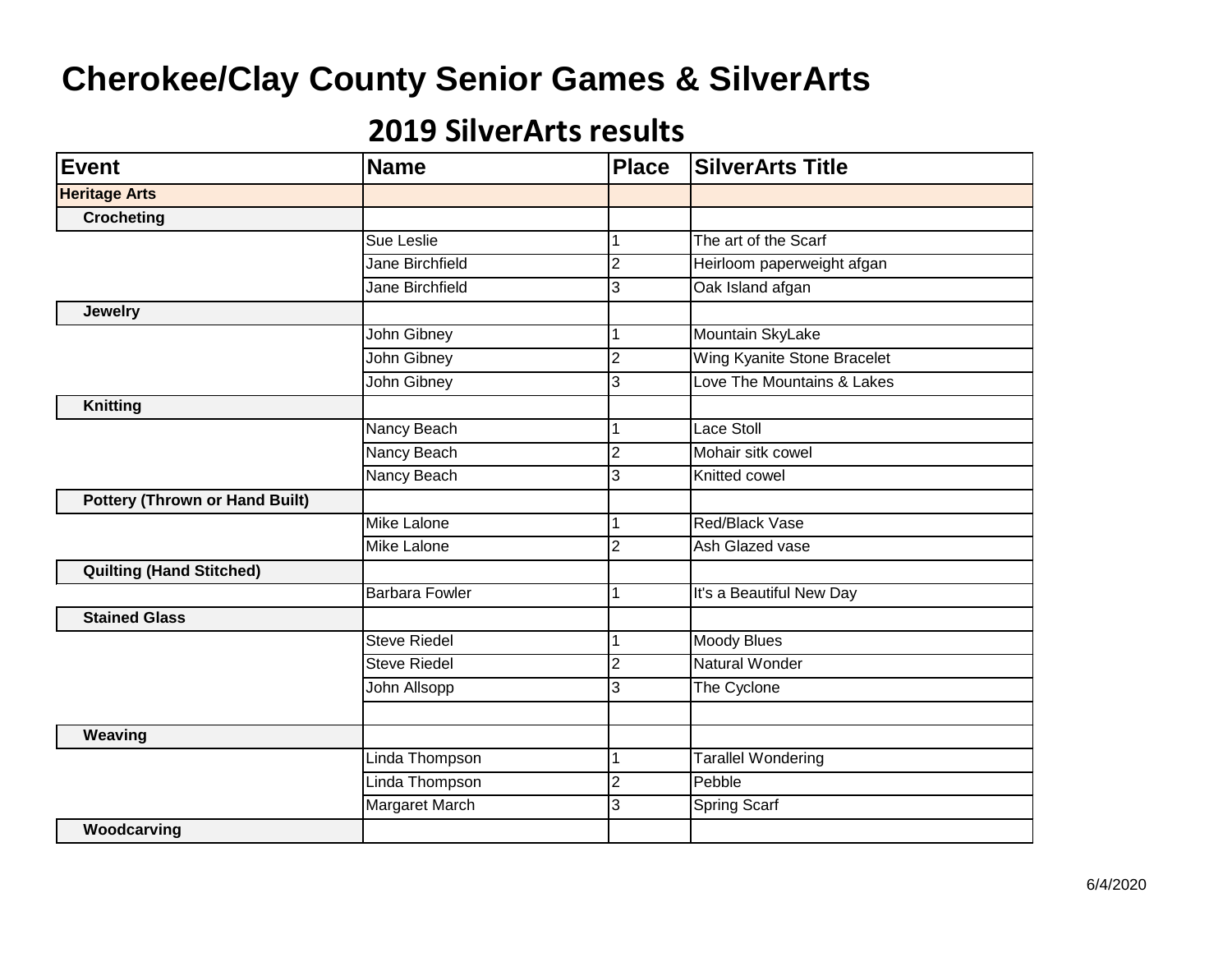| Event       | <b>Name</b>           | <b>Place</b> | <b>SilverArts Title</b>      |
|-------------|-----------------------|--------------|------------------------------|
|             | <b>Terence Faries</b> |              | King of the Mountain         |
|             | <b>Terence Faries</b> |              | <b>Cardinal Hiking Stick</b> |
| Woodturning |                       |              |                              |
|             | <b>Greg Pillen</b>    |              | Maple Vase                   |
|             | Mary Walsh            |              | <b>Segmented Bowls</b>       |
|             | Mary Walsh            |              | <b>Cutting Boards</b>        |
| Woodworking |                       |              |                              |
|             | Marshall Peterson     |              | <b>Black Linba Vase</b>      |
|             | Marshall Peterson     |              | <b>Bacote Small Vase</b>     |
|             | Marshall Peterson     |              | Afrian Paouak Jug            |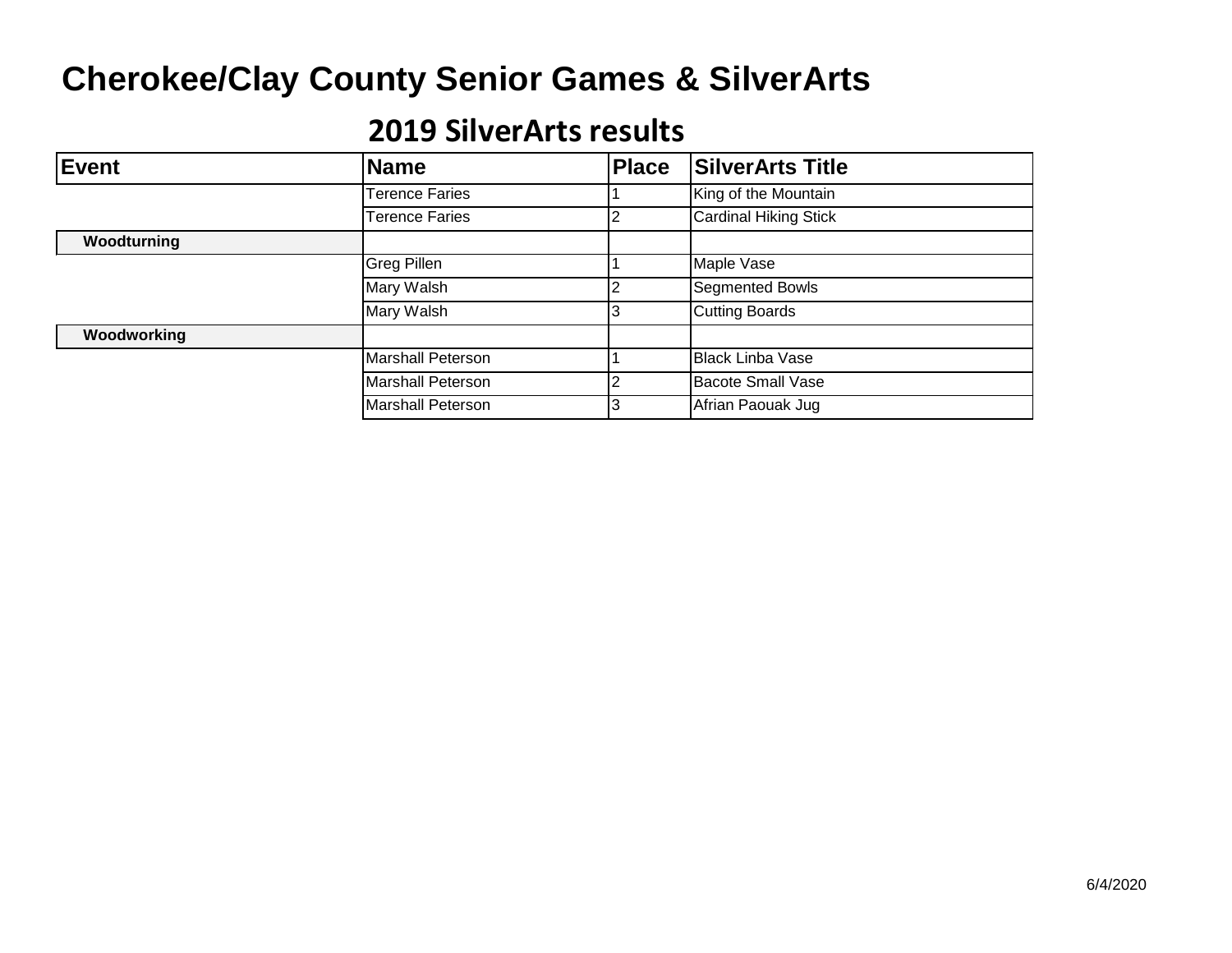| <b>Event</b>            | <b>Name</b>            | <b>Place</b> | <b>SilverArts Title</b>      |
|-------------------------|------------------------|--------------|------------------------------|
| <b>Literary Arts</b>    |                        |              |                              |
| <b>Essay</b>            |                        |              |                              |
|                         | <b>Frances McCord</b>  |              | On Becoming a Cat Person     |
| <b>Life Experiences</b> |                        |              |                              |
|                         | Frances McCord         |              | An Outing                    |
|                         | <b>Brenda Ledford</b>  |              | The Left Handed Child        |
| Poem                    |                        |              |                              |
|                         | Lorraine Bennett       |              | Ode to Mae                   |
|                         | <b>Rick Alringer</b>   |              | 16 Seconds                   |
|                         | <b>Blanche Ledford</b> |              | <b>Sister Dorothy</b>        |
| <b>Short Story</b>      |                        |              |                              |
|                         | <b>Frances McCord</b>  |              | Jessie's Take on the Wedding |
|                         | Lorraine Bennett       |              | <b>Contrasting Lives</b>     |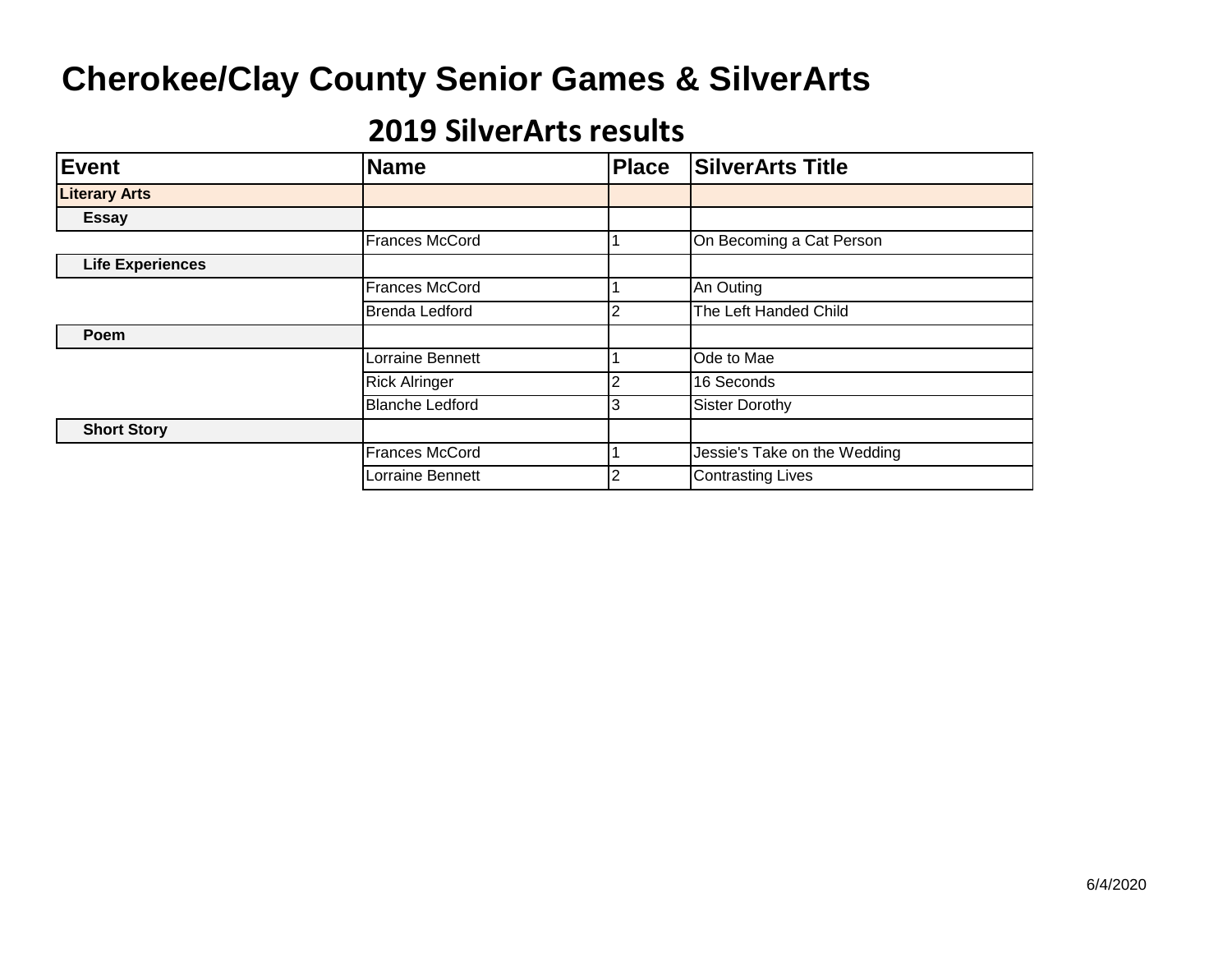| <b>Event</b>                   | <b>Name</b>          | <b>Place</b> | <b>SilverArts Title</b>   |
|--------------------------------|----------------------|--------------|---------------------------|
| <b>Local SilverArts</b>        |                      |              |                           |
| <b>Digital Art</b>             |                      |              |                           |
|                                | Tim Ford             |              | Glimpse of the Past       |
|                                | Debra Vanderlaan     |              | Walk Softly in the Forest |
|                                | Tim Ford             |              | Wheels of Time            |
| <b>Gourds</b>                  |                      |              |                           |
|                                | <b>Bonnie Miller</b> |              | <b>Adult Rattle</b>       |
| Rugs(Hooked, woven or Braided) |                      |              |                           |
|                                | Margaret March       |              | Color Me Fine             |
|                                | Margaret March       |              | Hand Oh So Soft           |
|                                | Margaret March       |              | <b>White Mystery</b>      |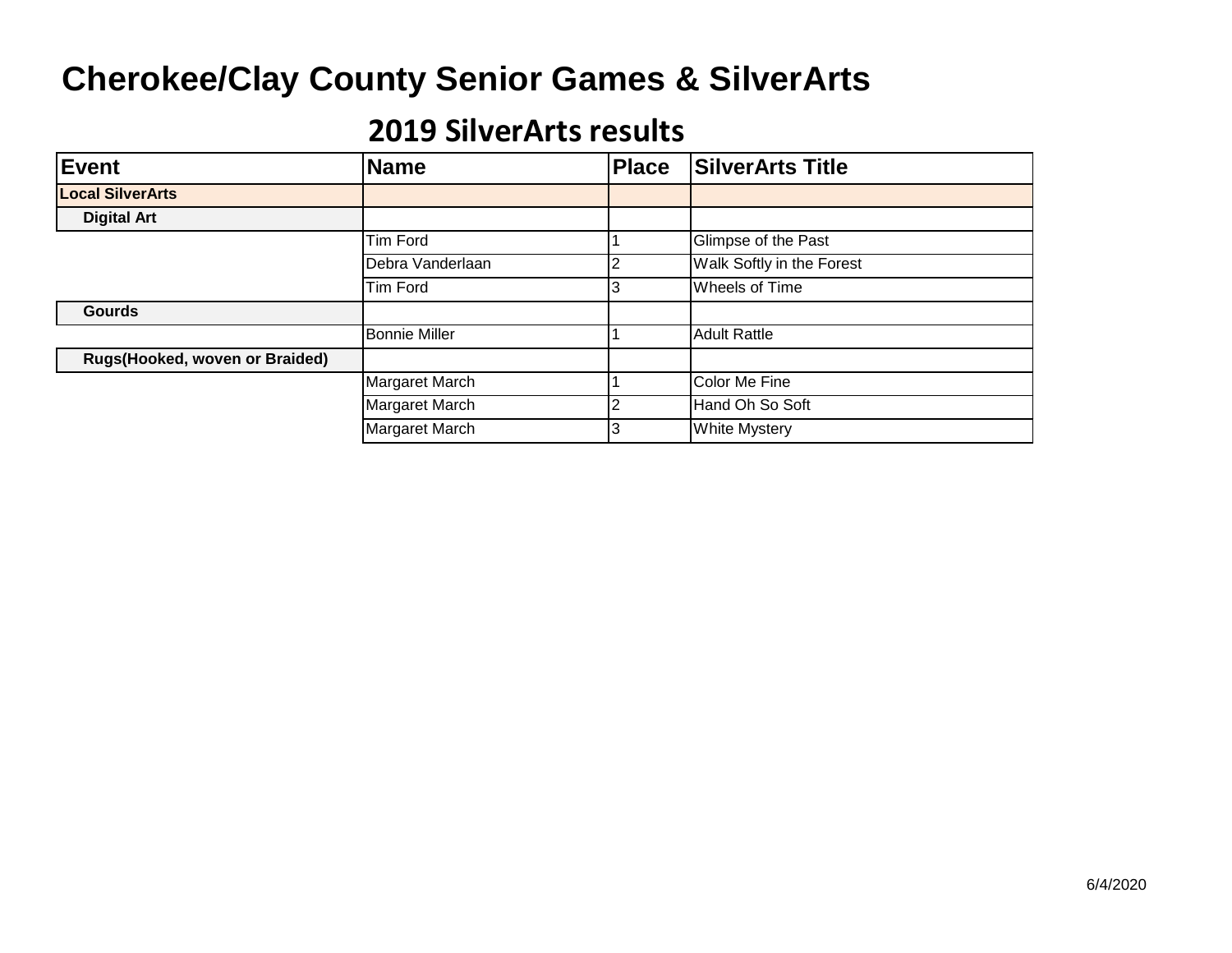| Event                           | <b>Name</b>                | <b>Place</b> | <b>SilverArts Title</b> |
|---------------------------------|----------------------------|--------------|-------------------------|
| <b>Performing Arts</b>          |                            |              |                         |
| <b>Instrumental Small Group</b> |                            |              |                         |
|                                 | Amanda Burts & Nancy Beach |              |                         |
| <b>Instrumental Solo</b>        |                            |              |                         |
|                                 | Gayle Larson               |              | <b>Playing Spoons</b>   |
| <b>Vocal Solo</b>               |                            |              |                         |
|                                 | Mike Lalone                |              | Vocalist                |
|                                 | Paul Dubrow                |              | Ode to Old              |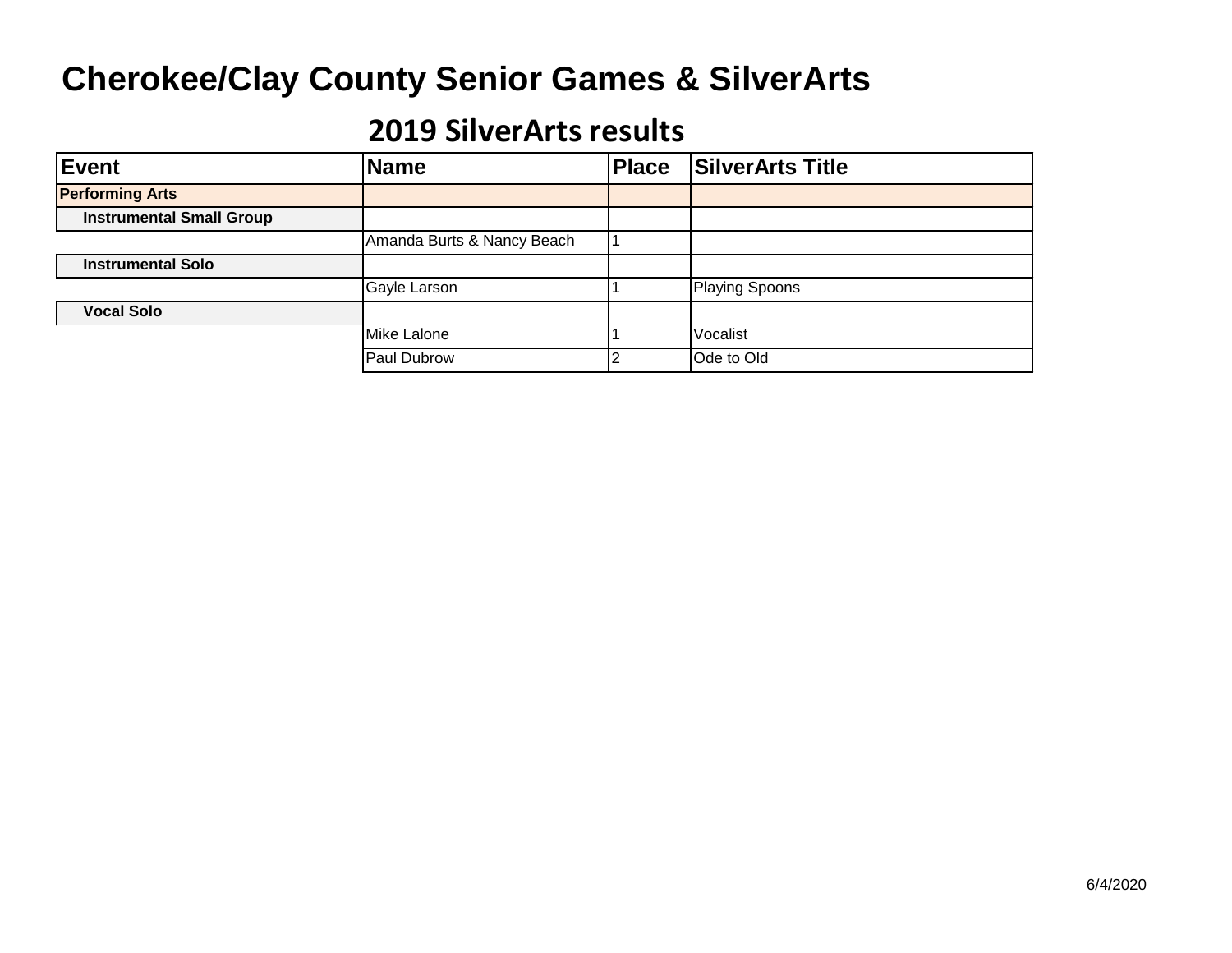| <b>Event</b>               | <b>Name</b>            | <b>Place</b>   | <b>SilverArts Title</b>    |
|----------------------------|------------------------|----------------|----------------------------|
| <b>Visual Arts</b>         |                        |                |                            |
| <b>Acrylics</b>            |                        |                |                            |
|                            | Elena Ortega           |                | Amish Girl                 |
|                            | Sally Jordan           | $\overline{2}$ | Low Country Boil           |
|                            | Sally Jordan           | 3              | <b>Coffee Pot</b>          |
| <b>Drawing</b>             |                        |                |                            |
|                            | Nancy Beach            | 1              | <b>B &amp; W Butterfly</b> |
|                            | <b>Bonnie Miller</b>   | $\overline{2}$ | <b>Monkey business</b>     |
|                            | <b>Weldon Beach</b>    | 3              | <b>Wacky World</b>         |
| <b>Mixed Media</b>         |                        |                |                            |
|                            | <b>Jane Birchfield</b> |                | <b>Trail of Tears</b>      |
|                            | Dianne Gardner         | $\overline{c}$ | <b>Fantasy Flight</b>      |
|                            | Dianne Gardner         | 3              | The Dragon Rider           |
| Oil                        |                        |                |                            |
|                            | <b>Tim Ford</b>        |                | <b>Buttermilk Sky</b>      |
|                            | <b>Tim Ford</b>        | $\overline{2}$ | <b>Against the Wind</b>    |
|                            | Sally Jordan           | 3              | Pied pans, White pot       |
| <b>Pastels</b>             |                        |                |                            |
|                            | <b>Cathy Mozley</b>    |                | <b>Three Crocks</b>        |
|                            | <b>Cathy Mozley</b>    | $\overline{2}$ | A Walk in Gibb's Garden    |
|                            | <b>Cathy Mozley</b>    | 3              | <b>Buttermere Creek</b>    |
| <b>Photography-Digital</b> |                        |                |                            |
|                            | <b>Kelly Kennon</b>    |                | <b>Balsam Nature Trail</b> |
|                            | <b>Tim Ford</b>        | $\overline{2}$ | Notes of Cobalt and Amber  |
|                            | Debra Vanderlaan       | 3              | Wearing Winter White       |
| <b>Sculpture</b>           |                        |                |                            |
|                            | Sally Jordan           | 1              | The Bord                   |
|                            | Sally Jordan           | $\overline{c}$ | Ready for Bed              |